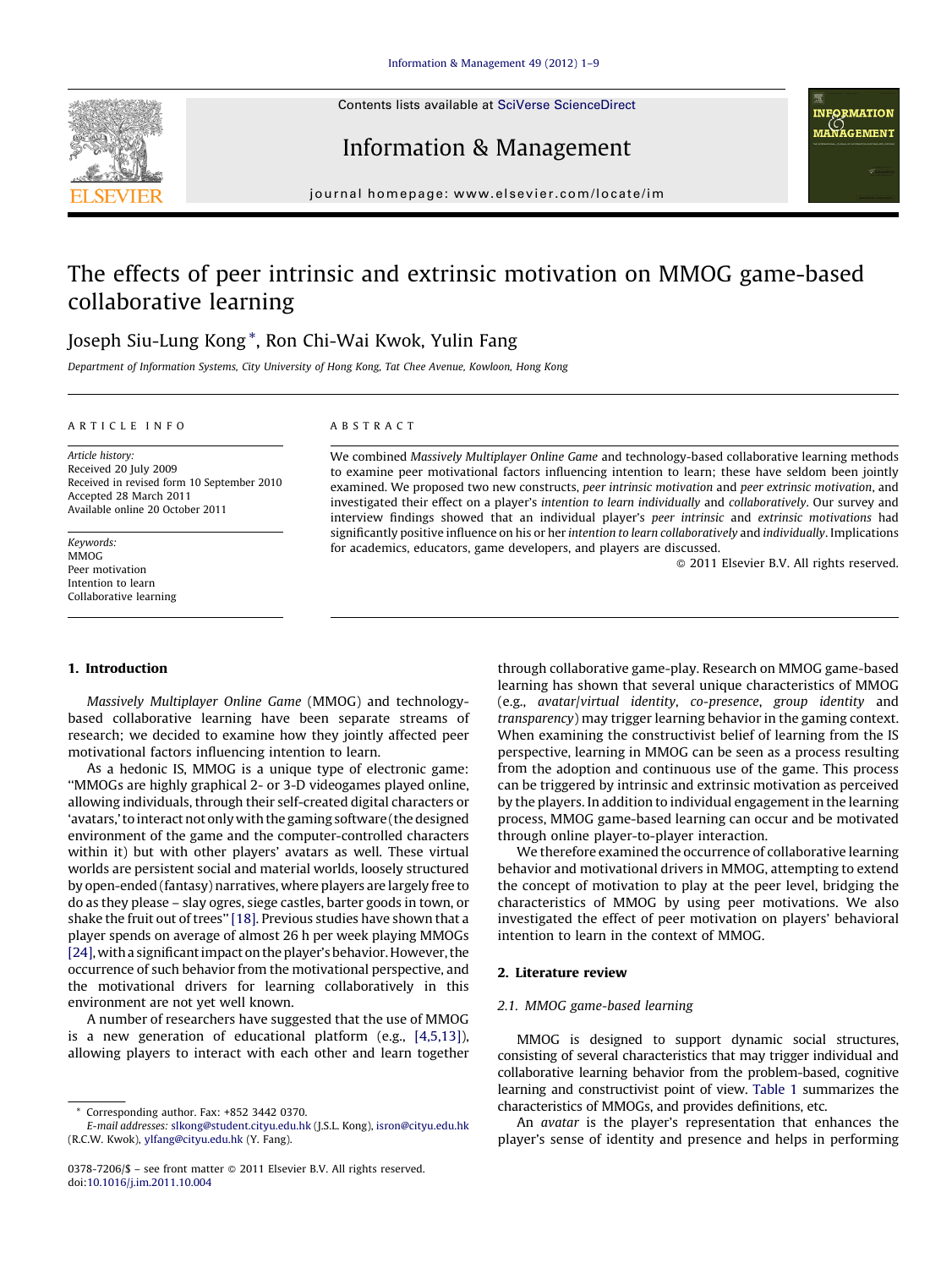#### <span id="page-1-0"></span>Table 1

Characteristics of MMOG.

| Characteristics         | Research discipline         | Related literature |
|-------------------------|-----------------------------|--------------------|
| Avatar/virtual identity | Virtual Reality             | [5, 13]            |
| Co-presence             | <b>Information Systems</b>  | [2]                |
| Group identity          | Management; Virtual Reality | [8]                |
| Transparency            | Human Computer Interface    | [7]                |

learning tasks. The use of an avatar in MMOGs aligns with Gee's example of virtual identity in a gaming environment wherein the self-created *avatar* is necessary for the players to commit and take on a new identity that they value, and in which they learn deeply.

Co-presence is the sense of being together with other people in the same virtual environment. It is the fundamental prerequisite of collaborative learning and is claimed to be one of the crucial social components of computer-mediated communication.

Players can join named groups (e.g., guilds in World of Warcraft (WoW)) in order to socialize and play together. Collaborativecompetition is introduced in MMOGs; it encourages collaborative interaction and learning among in-group players to compete with out-group players. According to Social Identity Theory, when individuals are faced with situations in collaborative-competition, individuals in the group tend to act for the benefit of the group and discriminate against others.

Transparency in MMOGs allows players to observe others and retrieve their performance statistics, which allows informational exchange and influence to occur between players; this leads to the generation of an internalization process, which occurs when a player learns methods and improve knowledge of the game from his or her reference group.

MMOG can also be regarded as a problem-based learning environment [\[12\].](#page--1-0) Within this, players learn game-based knowledge and skills (e.g., controlling an avatar, pulling a monster and solving a quest), and act together with other team players to complete the assigned tasks. In our study, we focused on the motivational factors of the MMOG game-based learning environment and their impact on players' intention to learn the game knowledge and skills.

### 2.2. TAM: motivation to use/play and intention to use/learn

From the player's point of view, a game is not generally designed for educational purposes. The constructivist belief of learning views knowledge as the result of the active engagement of the learner in the comprehension and conception of the information. Based on this, from the IS perspective, computer games and MMOG fall under the category of a hedonic IS [\[19\]](#page--1-0), in which learning can occur as part of the process of motivating a participant with an intention to learn and participate individually and collaboratively.

According to motivational theories, motivation to play results from both intrinsic and extrinsic motivation. Based on motivational theories, TAM considered perceived usefulness as an extrinsic motivation, but perceived enjoyment as an intrinsic motivation [\[6\].](#page--1-0)

Moreover, MMOG has a ''massively multiplayer'' nature, in which player participation may be motivated by peers on the same team. According to cognitive learning theory, learning consists of personal and social components. Player-to-player interactions allow learning to occur not only individually but also collaboratively. In addition, computer-mediated learning can be initiated and motivated at the peer level through collaborative learning interaction.

Because of the importance of peer motivations, learning intentions, and collaborative interaction, this we added two new constructs, peer intrinsic motivation and peer extrinsic motivation, and examined their effect on the intention to learn individually and collaboratively in a virtual environment.

# 3. Research model and hypotheses

We proposed peer intrinsic motivation and peer extrinsic motivation as constructs that affected a participant's intention to learn individually and intention to learn collaboratively (see Fig. 1 for the research model, and Table 2 for the definitions of constructs). Our study was set in the context of World of Warcraft (WoW), an MMOG game-based virtual environment. The reason for choosing this game was that it is the bestselling MMOG in the world, with over 12 million subscribers worldwide.

# 3.1. Peer motivations

Many studies have demonstrated the need to include intrinsic and extrinsic motivation to explain IT acceptance, including Computer-Mediated Communication (CMC) applications like instant messaging and the internet-based learning medium. However, in contrast to traditional computer games, MMOG allows for the co-presence of players so that they can play and learn



Fig. 1. Research model.

#### Table 2

Definitions of constructs.

| Construct                                | <b>Definition</b>                                                                                                                                                                               |  |
|------------------------------------------|-------------------------------------------------------------------------------------------------------------------------------------------------------------------------------------------------|--|
| Peer Intrinsic Motivation (PIM)          | the perception that an individual will want to perform an activity, driven by the desire to have his or her peers<br>engage in an enjoyable, self-determined, and competence-enhancing activity |  |
| Peer Extrinsic Motivation (PEM)          | the perception that an individual will want to perform an activity, driven by the desire to have hisor her peers<br>obtain tangible or intangible external rewards                              |  |
| Intention to Learn Individually (ILI)    | the intention for an individual to learn to perform an activity by his or her own efforts continuously for a period of<br>time                                                                  |  |
| Intention to Learn Collaboratively (ILC) | the intention for an individual to learn to perform an activity together with his or her peers (i.e., helping each<br>other) continuously for a period of time                                  |  |